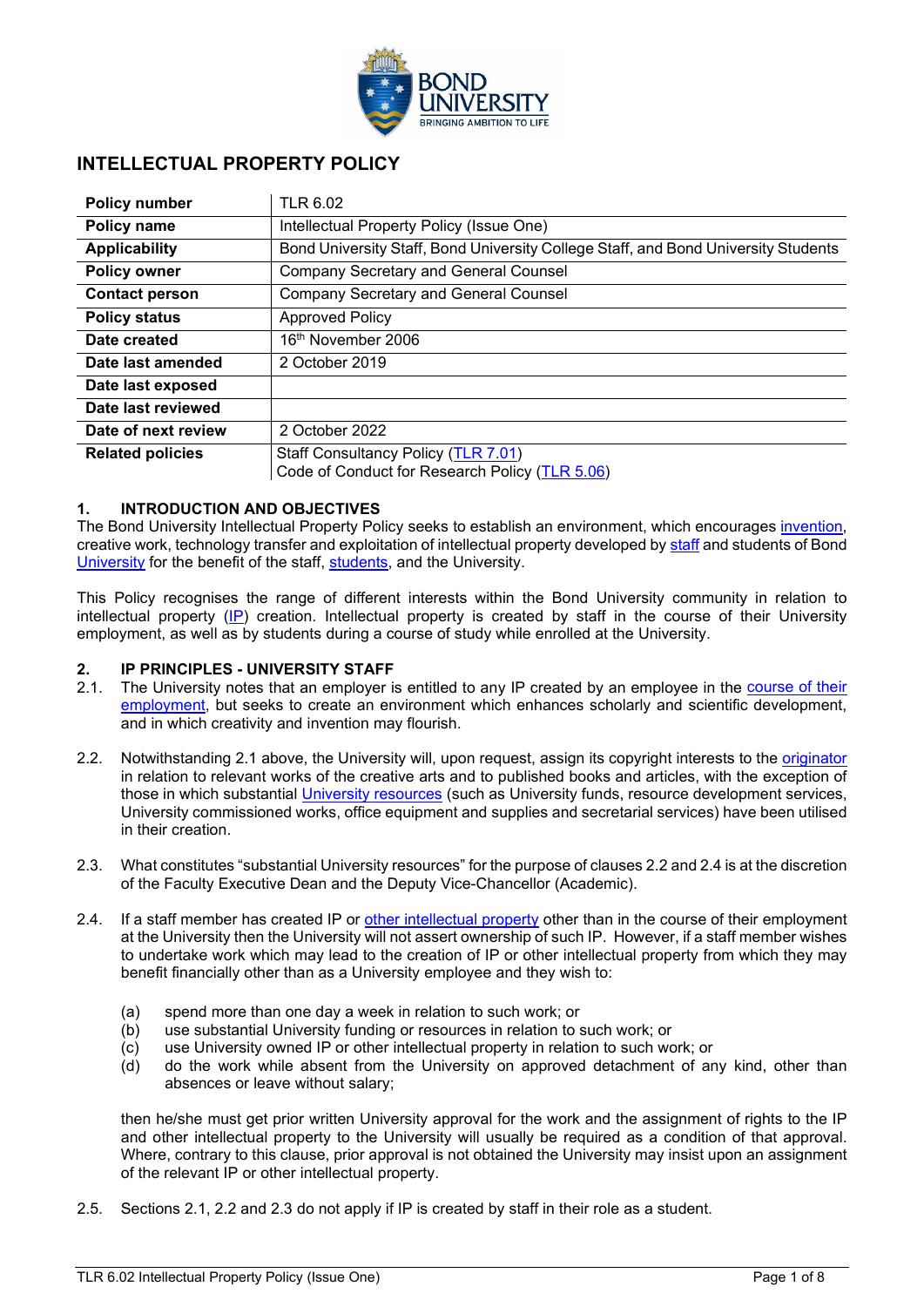- 2.6. Without limiting clause 2.2 and subject to any conflicting third party right that is granted in good faith, staff will make available to the University Library, for [research and teaching uses](#page-6-8) only, a copy of the full text (or equivalent) of any scholarly work, literary work, dramatic work, artistic work, cinematographic film sound recording or [computer program](#page-5-1) created during the course of their employment with the University.
- 2.7. Where research or inventions may have commercial potential, the University will assert ownership of the IP created by [academic staff](#page-5-2) in the course of their employment, and without limiting the application of this Policy will deal with the matter in terms of the Consultancy Policy.
- 2.8. The University will assert ownership of IP created by professional staff in the course of their employment, although this provision does not prevent a separate contract leading to the generation of IP between member(s) of [professional staff](#page-5-3) and the University being established.
- 2.9. The University asserts ownership of copyright in all lecture notes, lecture materials (including digital materials), audio-visual works, assessment and examination instruments, any online subject presentations written by staff members in the course of their employment, and any other [copyright works](#page-5-4) created in the course of their employment with the University, whatever the format for delivery. The provision of teaching materials in any or all of the above forms is considered to be part of the duties of academic staff in the normal course of their employment so that IP and other intellectual property rights in those materials is owned by the University. If the author is not delivering the program, the University will use the materials with appropriate acknowledgment and with respect for the author's [moral rights.](#page-6-9)

## **3. IP PRINCIPLES - STUDENTS**

- Subject to 3.2, if no employment relationship exists between the University and a student, and there is no relationship with a third party as a sponsor of a program or research project that could claim part or full ownership, then the student owns the IP he/she creates during his/her studies.
- 3.2. Where a student:
	- uses substantial University resources;
	- **uses University-owned IP;**
	- **•** receives project-specific funding from the University or a third party engaged by the University;
	- uses IP owned by a University staff member; or
	- participates in a University-managed project,

the assignment of IP rights to the University by a student is required by the University prior to the commencement of the relevant program or research project. However, in the case of programs or research projects which involve students creating films, television programs, computer games, artistic works, scripts or any other output which they may want or need to demonstrate to others their talent and experience in their field or discipline, the University will make any assignment of IP and other intellectual property rights to it under this clause 3.2 subject to the student having a royalty free licence to do all things reasonably necessary with the relevant output and the underlying IP or other intellectual property rights to enable them to demonstrate their talent and experience. Requests for a licence for a student to commercially exploit any output in which IP and other intellectual property rights have been assigned under this clause 3.2 to the University will need to be considered on a case by case basis. The request and any response must be in writing and the response must be approved by the relevant Faculty Executive Dean and the Deputy Vice-Chancellor (Academic).

- 3.3. What constitutes "substantial University resources" for the purposes of section 3.2 is at the discretion of the Faculty Executive Dean and the Deputy Vice-Chancellor (Academic).
- 3.4. In the event that IP is originated by a student independently of their research or study as a student of the University, then the University will not consider assisting the student to protect or develop the property unless a proportion of the [net surplus](#page-6-10) is assigned to the University.
- 3.5. The University recognises that students retain copyright in their thesis even if they assign the IP in inventions or other works or subject matter that form part of the thesis.
- 3.6. Where IP is developed jointly by staff and students, the proportion of ownership of the IP should be subject to a separate written agreement negotiated between the University, staff and students addressing the revenue arrangements prior to the commencement of the relevant project.
- 3.7. Without limiting clause 3.1 and subject to any conflicting third party right, higher degree research students will make available to the University, for teaching and research uses only, a copy of the full text of any scholarly work, literary work, dramatic work, artistic work, musical work, cinematographic film, sound recording and computer programs created during the course of their study at the University.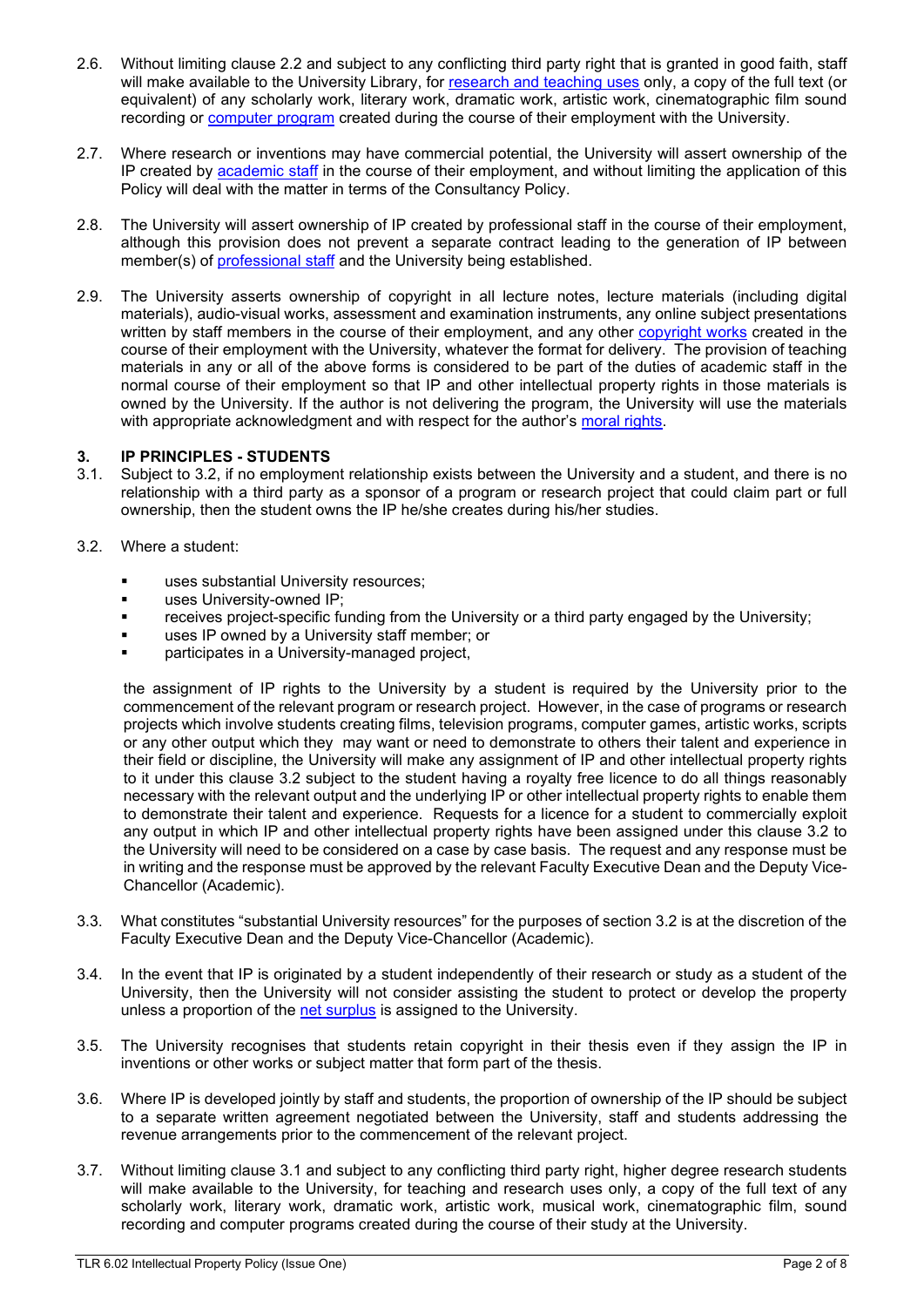## **4. INVENTIONS CREATED BY A STAFF MEMBER**

- If a staff member makes a discovery, creation, or invention in any of the following circumstances, all the IP or other intellectual property subsisting in or which may subsist in any aspect of the discovery or invention, including but without limitation the right to be granted a patent in respect of the discovery or invention, shall vest in and be the property of the University:
	- (a) where the discovery, creation or invention is made in the course of their employment;<br>(b) where the discovery, creation or invention is (or, pursuant to clause 2.4, should be) the
	- where the discovery, creation or invention is (or, pursuant to clause 2.4, should be) the subject of an agreement with the University under clause 2.4 pursuant to which all relevant IP is assigned to the University;
	- (c) where the University specifically commissions a staff member to undertake a project of any kind, on terms which provide for all IP resulting from the project to vest in the University.

# **5. EXPLOITATION OF INTELLECTUAL PROPERTY**

- Where a staff member creates, invents, or develops any product or process in which intellectual property subsists (other than a scholarly work) in the course of their employment, and that product or process is, in his/her opinion capable of commercial exploitation, he/she will report its existence to his/her designated [University Officer](#page-6-11) and to the Deputy Vice-Chancellor (Academic).
- 5.2. Following consultation with the member of staff, the designated University Officer, and/or the Deputy Vice-Chancellor (Academic), shall determine, after appropriate consultation, whether the University wishes to become involved in the exploitation of the discovery, creation, or invention, which is reported under clause 5.1 or is otherwise brought to their notice.
- 5.3. The University shall notify the member of staff within six weeks of receiving notice of a discovery, creation, or invention, under clause 5.1 or otherwise (whichever is the later), whether it wishes to be associated with the exploitation of the discovery, creation, or invention.
- 5.4. If the University fails to notify the member of staff in writing in accordance with clause 5.3, or notifies the member of staff that it does not wish to be involved in the exploitation of any particular discovery, creation or invention, the University is deemed to have relinquished any rights to that discovery, creation or invention and:
	- (a) the member of staff shall be free to protect and exploit the discovery, creation, or invention or otherwise at his/her discretion, subject to the interests of any third parties; and
	- (b) if the member of staff so requests, the University will promptly perform any acts (including the execution of any assignment) to ensure that the member of staff can freely exploit any rights in relation to the discovery, creation, or invention.
- 5.5. Where the University decides to be involved in the commercial exploitation of the discovery, creation, or invention, it will consult with the member of staff who created the discovery, creation, or invention and with the Deputy Vice-Chancellor (Academic) before determining, as it sees fit, the appropriate action to be taken. In conducting these negotiations, the University will act in a timely fashion.
- 5.6. Subject to the inventor's rights and entitlements under clause 7 to a share of the returns from any exploitation of the IP or other intellectual property in the relevant discovery, creation or invention, action taken under clause 5.5 may include, without limitation, one or more of the following:
	- (a) the filing of a patent application in the name of the University with the member of staff as named inventor;
	- (b) the identification of potential licensees;
	- (c) the assignment or licence of the rights to a third party;
	- (d) the formation of a limited liability company to exploit the technology.
- 5.7. In determining the appropriate course of action for the commercial exploitation of an invention, the University:
	- (a) shall address any need for confidentiality by the University and/or the member of staff; and (b) may consult, on a confidential basis, with appropriate experts and advisers.
	- may consult, on a confidential basis, with appropriate experts and advisers.
- 5.8. The sole authorised signatories on behalf of the University on matters relating to Intellectual Property shall be the Vice Chancellor and President, and the Company Secretary, or in the specific cases mentioned in this document, the Deputy Vice-Chancellor (Academic). Where the Vice Chancellor and President wishes to exploit a discovery, creation, or invention in which (s)he is personally involved, the Chancellor will be the authorised signatory. Agreements executed under seal will be subject to the University's usual procedures.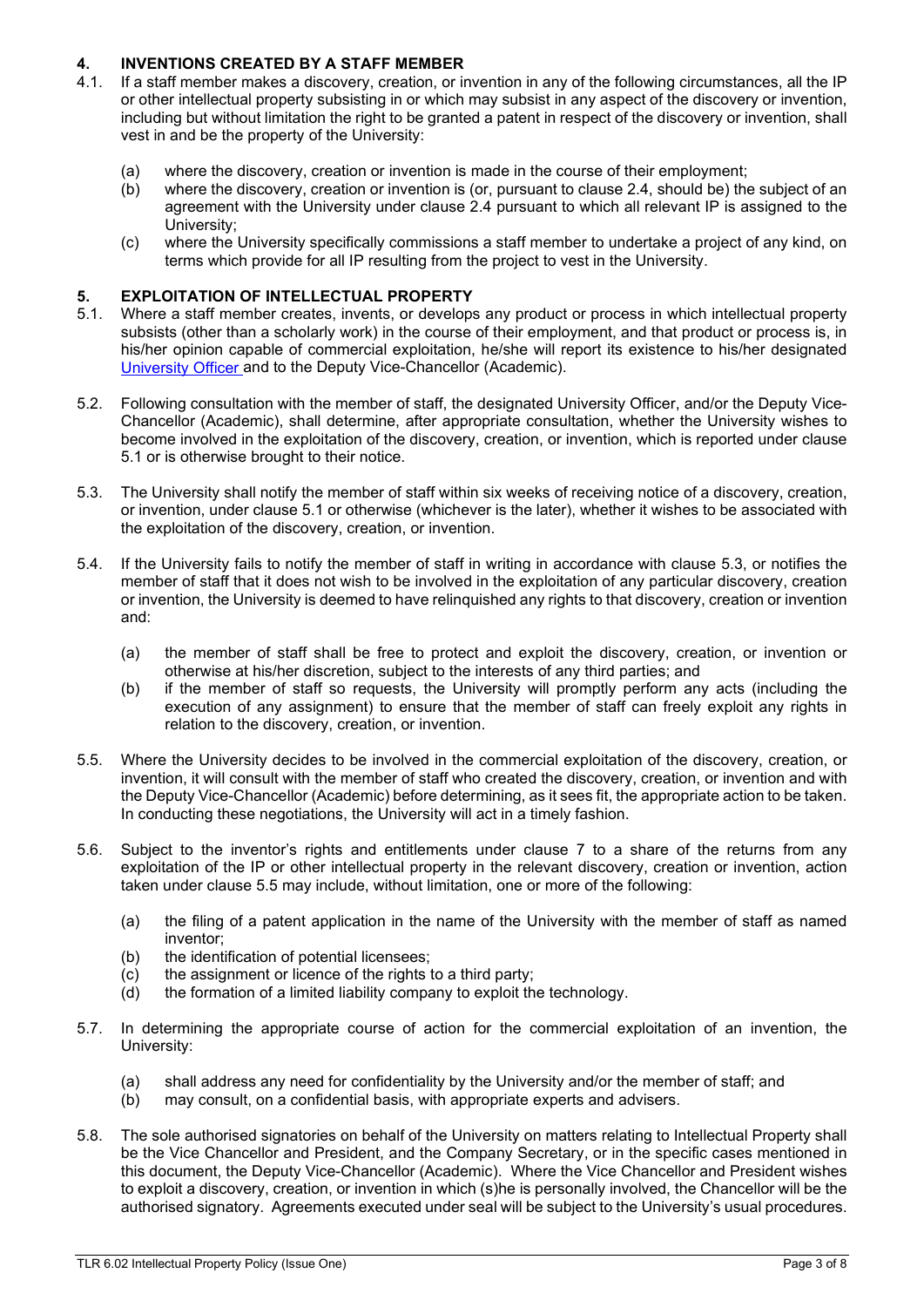- 5.9. The use by the University of intellectual property which is created by a member of staff:
	- (a) on the express direction of the University; and<br>(b) the making of which is outside the course of th
	- the making of which is outside the course of their employment because it goes beyond ordinary and established duties in relation to research and teaching,

should be discussed between the member of staff and the University at or before the time that the express direction is given and then agreed in writing which makes it clear what uses can be made and on what terms.

# **6. INVENTIONS CREATED BY A STUDENT**

- If a student creates a discovery, creation, or invention in the course of their research or study at the University then the student must notify the designated University Officer and the Deputy Vice-Chancellor (Academic) of the discovery, creation or invention. Except in the circumstances detailed in clauses 3.2 and 3.6, the student retains all of the intellectual property rights subsisting in or which may subsist in any aspect of the discovery or invention including but without limiting the generality of such intellectual property rights the right to be granted a patent in respect of the discovery or invention.
- 6.2. Higher Degree Research or creative arts students are required to read the University's HDR Manual *,* and to sign a [Student Supervisor](https://ilearn.bond.edu.au/webapps/portal/frameset.jsp?url=%2Fwebapps%2Fblackboard%2Fexecute%2Flauncher%3Ftype%3DCourse%26id%3D_5097_1%26url%3D) Agreement covering ownership of intellectual property before commencing a research project or program which is expected or likely to result in the creation, invention or development of any work, subject matter, invention or other material in which IP or other intellectual property may subsist.
- 6.3. Students must disclose to the Deputy Vice-Chancellor (Academic) if there is a third-party claim on students' intellectual property (for example their employer) that may impose restrictions on their study or research. Ownership and rights relating to the intellectual property must be resolved through negotiation with the student, the third party and the University and the agreement documented before the student commences his/her study or research. The Deputy Vice-Chancellor (Academic) has responsibility for representing the University in these negotiations.
- 6.4. In the event that the IP of a student's work is considered commercially viable, the University will encourage the student to protect and develop this property. Should the student decide to assign the ownership of the IP to the University to facilitate its protection and commercialisation, the student will be entitled to a share of the net surplus on the same basis as University staff, provided that a licence to develop the commercial potential of the IP is conferred upon the University. Such negotiations are detailed in the University's Staff Consultancy Policy.

## **7. REMUNERATION FROM COMMERCIALISATION OF INTELLECTUAL PROPERTY**

- It is recognised that University staff and students are a valuable source of innovation. This Policy encourages staff to be innovative, secure in the knowledge that their efforts will be rewarded. This section of the Intellectual Property Policy is concerned with rewards for staff and students whose IP leads to successful commercial development, with resultant benefits for the University and the originator. Commercialisation with respect to teaching and learning resources refers to where the sales of materials generate royalties or other revenues. Commercialisation does not include fee-paying students or the delivery of programs through national or international partners.
- 7.2. It is not necessary for staff or students to have ownership rights in order to benefit from the rewards provisions of this Policy and it is likely that in most cases ownership will reside with the University, and rewards will be a separate consideration.

### 7.3. **Originators Entitlements**

- 7.3.1. Subject to section 7.3.2, the originator(s), in total, will be entitled to 40% of the net surplus generated as a result of the development of IP. Net surplus will be calculated by deducting all reasonable direct and indirect costs (including costs of developing, protecting, marketing, commercialising and administering the IP), as well as University overhead charges.
- 7.3.2. Where the originator has made substantial expenditure of personal resources in the property prior to disclosure to the University, subject to written approval by the designated University Officer, this fact will be recognised and considered in the disbursement of net surpluses arising from commercial development of that property.
- 7.3.3. The payment to be made to the originator will be determined by the Policy in effect on the date of disclosure to the University.
- 7.3.4. The payment to be made to the originator will not be altered when affiliation with the University is terminated.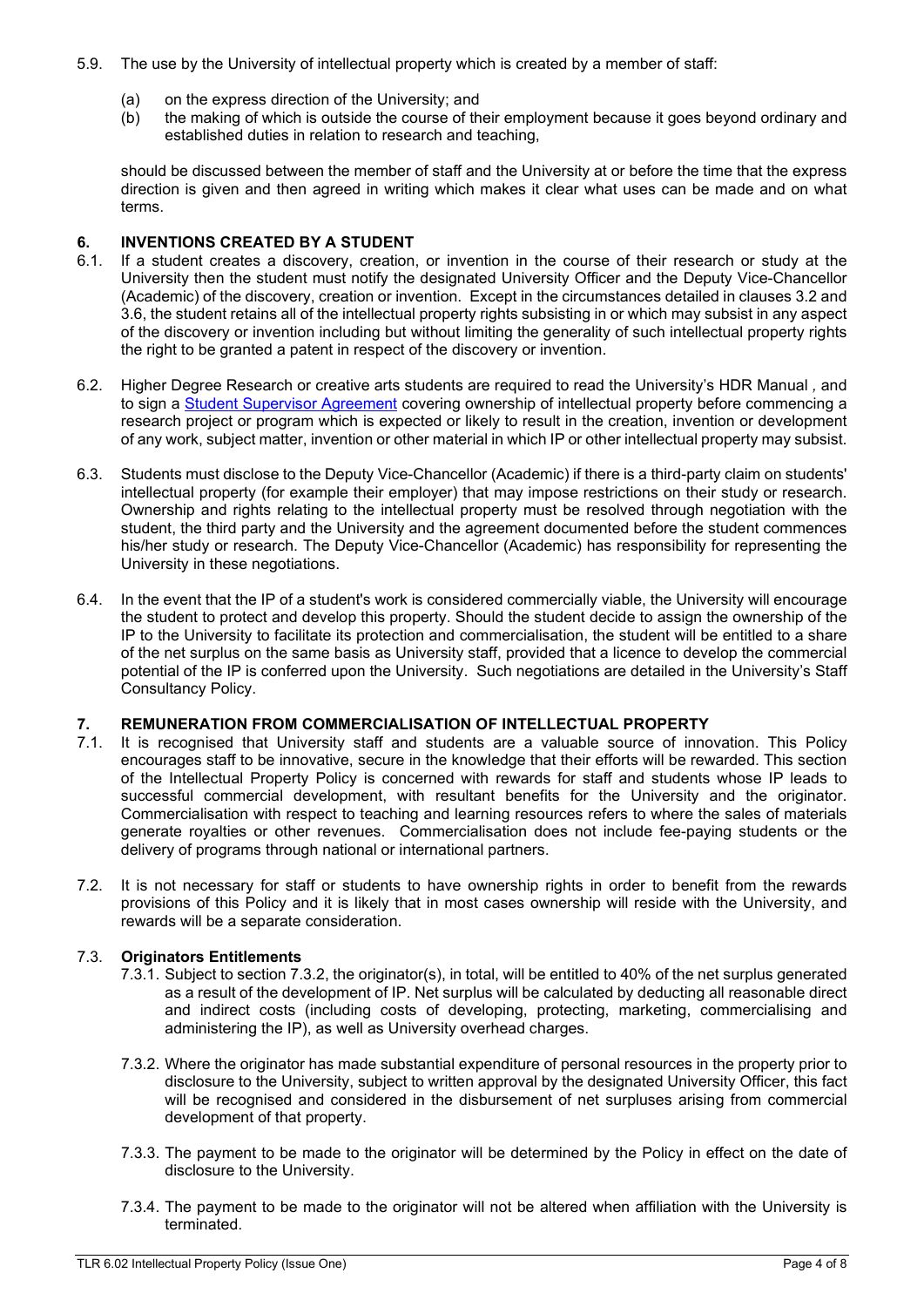### 7.4. **More than One Originator**

- 7.4.1. Subject to 7.3.1 where more than one staff member and/or student is involved, apportionment of their shares of the net surplus will be determined according to their respective contributions
- 7.4.2. In the event of University staff and/or students failing to agree on the apportionment between them or their share of the net surplus in accordance with section 7.4.1, the matter will be determined in accordance with Clause 14.

### 7.5. **Distribution of Net Surplus**

- 7.5.1. Distribution of any net surplus will take place as soon as practicable after receipt by the University of relevant revenues from commercialisation.
- 7.5.2. The originator may determine the method of payment of his/her share of the net surplus provided that the method of payment is in accordance with one or more of the options allowed for under the relevant policies of the University at the time.
- 7.5.3. The University's share will usually be split equally between the Deputy Vice-Chancellor (Academic), the originator(s)'s Faculty/s and the University central fund. The Vice-Chancellor has the ultimate discretion in determining the split of the University's share.

# **8. OTHER INTELLECTUAL PROPERTY**

Any rights arising in relation to other intellectual property resulting from the activities of staff in the course of their employment, or students in the course of study or program of research for which they are enrolled at the University shall be dealt with, to the extent possible, as though they were IP and otherwise in accordance with the relevant law in force from time to time in Queensland. Any doubt with respect to these rights should be discussed between the member of staff or student with the Deputy Vice-Chancellor (Academic).

# **9. STAFF OR STUDENTS BRINGING EXISTING INTELLECTUAL PROPERTY TO THE UNIVERSITY**

- Staff members or students who bring existing IP or other intellectual property with potential for commercialisation to the University to be used in the course of their employment or otherwise, should provide evidence of ownership to the Deputy Vice-Chancellor (Academic) to enable full recognition of their ownership at the time of their appointment and contribution to the scope of knowledge held at the University by providing:
	- (a) an inventory of that IP or other intellectual property;<br>(b) all documents relating to the ownership of the IP or o
	- all documents relating to the ownership of the IP or other intellectual property, including any contract, agreement, licensing agreement or other documentation.

### **10. EXTERNAL CONSULTANTS/VISITING OR ADJUNCT STAFF**

10.1. Where external consultants, visiting or adjunct staff are expected or likely to create, develop or invent IP or other intellectual property which will have the potential for commercialisation in which the University would expect to be involved or which the University would expect to be available for its ongoing research or teaching purposes, a written agreement must be executed between these parties and the University. It should address both the ownership and use of any existing IP or other intellectual property during the course of the consultancy or visit/adjunct position and any new IP or other intellectual property that might be created. The Deputy Vice-Chancellor (Academic) has responsibility for representing the University in these negotiations.

### **11. GRANT AND SPONSORSHIP BODIES**

11.1. A written agreement on intellectual property ownership, rights and management must be negotiated between the grant or sponsorship body and the University before the research or work begins on any funded project. The Deputy Vice-Chancellor (Academic) has responsibility for representing the University in these negotiations.

### **12. OUTSIDE RESOURCES/JOINT VENTURE/COLLABORATIVE ARRANGEMENTS**

12.1. A written agreement on IP or other intellectual property ownership and management must be negotiated between the outside party, joint venturer or collaborator and the University before the research or work begins. The Deputy Vice-Chancellor (Academic) has responsibility for representing the University interests in these negotiations.

### **13. MORAL RIGHTS**

13.1. The University shall exercise its rights in relation to IP and other intellectual property under this Policy in a manner which as far as reasonably possible is consistent with the academic freedom and moral rights of staff members.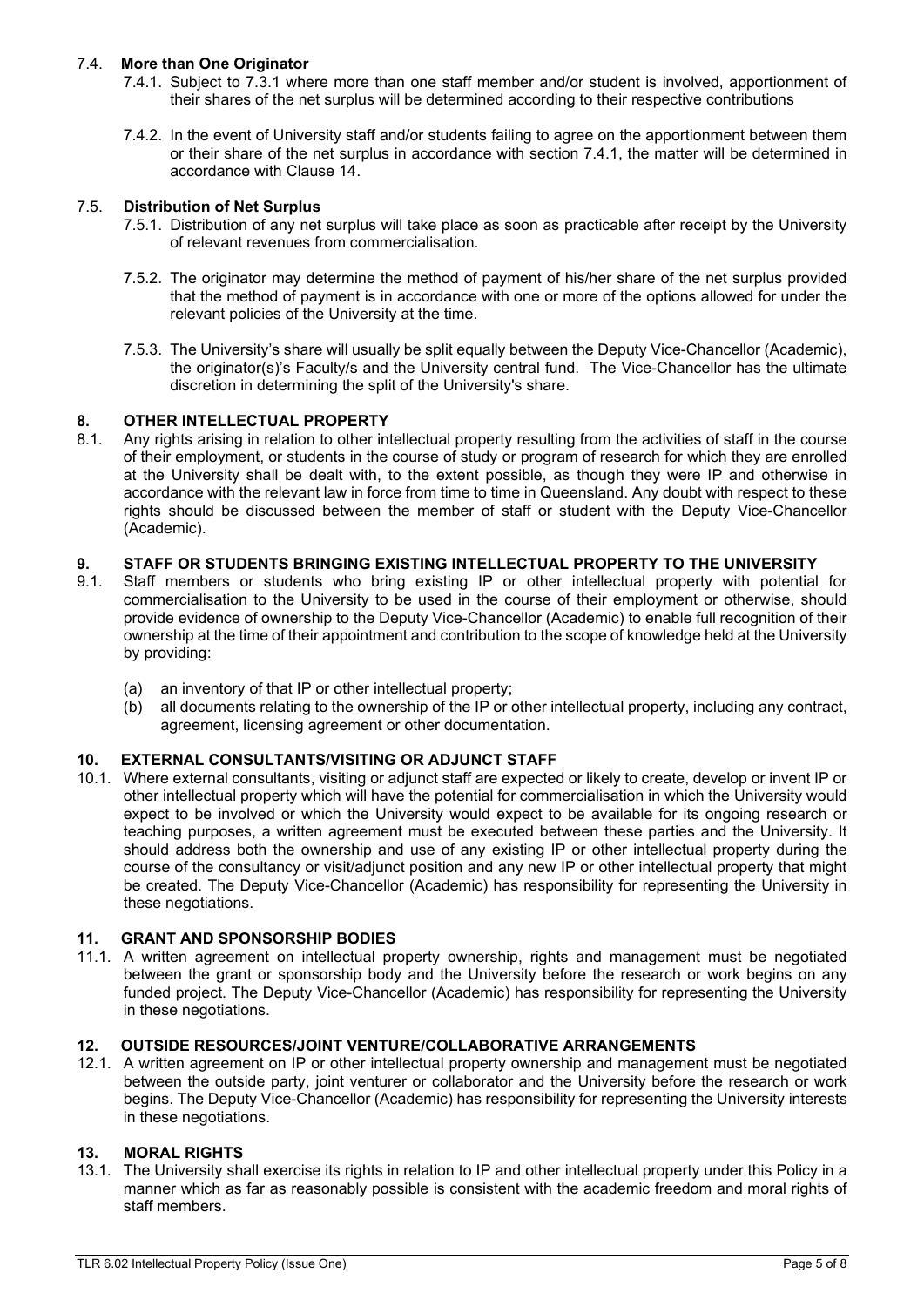### **14. DISPUTE RESOLUTION**

- 14.1. Subject to section 14.2, if a dispute arises under this Policy or in relation to its subject matter, the parties to the dispute shall endeavour in good faith to settle the dispute by mediation in accordance with this Part 14 before having recourse to arbitration.
- 14.2. Where a staff member is employed under an industrial agreement, which specifies mediation and dispute resolution procedures, those procedures will be followed by the University.
- 14.3. A party claiming that a dispute has arisen must give written notice to the other parties to the dispute and to the Deputy Vice-Chancellor (Academic) specifying the nature of the dispute.
- 14.4. On receipt of the notice specified in clause 14.3, the parties to the dispute and the designated University Officer must, within twenty-eight (28) days of receipt of the notice, meet with the Deputy Vice-Chancellor (Academic) to seek to resolve the dispute.
- 14.5. If the dispute is not resolved within twenty-eight (28) days or within such further period as the parties agree, then the dispute may be referred by any of the parties to the Bar Association of Queensland for mediation.
- 14.6. The mediation shall be conducted in accordance with the Bar Association of Queensland [National Mediator](https://www.qldbar.asn.au/images/pdf/71MediatiorsNADRACPracticeStandards.pdf)  [Accreditation Practice Standards](https://www.qldbar.asn.au/images/pdf/71MediatiorsNADRACPracticeStandards.pdf) which set out the procedures to be adopted, the process of selection of the mediator and the costs involved and which terms are hereby deemed incorporated.
- 14.7. In the event that the dispute has not been settled within twenty-eight (28) days after the appointment of the mediator or such other period as agreed to in writing between the parties, the dispute shall be submitted to arbitration (administered by the Bar Association of Queensland) and conducted in accordance with the Association's Arbitration Guidelines, which are hereby deemed incorporated.
- 14.8. The arbitrator shall not be the same person as the mediator.

### **15. VARIATIONS**

15.1. The University reserves the right to modify or add to this Policy at any time provided that any such change will only apply to any works, materials, inventions or other subject matter in which IP or other intellectual property subsists to the extent that they come into being after the effective date of change.

### **16. DEFINITIONS**

For the purposes of this Policy, the following definitions apply:

<span id="page-5-4"></span><span id="page-5-3"></span><span id="page-5-2"></span><span id="page-5-1"></span><span id="page-5-0"></span>

| <b>Academic staff</b>                | Academic staff refers to Bond University academic staff and Bond University College<br>teaching staff.                                                                                                                                                                                                                                                                                                                                                                                                                                                                                                                                                                                     |
|--------------------------------------|--------------------------------------------------------------------------------------------------------------------------------------------------------------------------------------------------------------------------------------------------------------------------------------------------------------------------------------------------------------------------------------------------------------------------------------------------------------------------------------------------------------------------------------------------------------------------------------------------------------------------------------------------------------------------------------------|
| <b>Commercialisation</b>             | The application, publication, development, use, assignment, licensing, sub-licensing,<br>franchising, exploitation, sale, or other utilisation of intellectual property for the purpose<br>of generating financial or other benefits, and "commercially develop", "exploit",<br>"commercially exploited", "commercial exploitation" and "commercially exploitable"<br>have corresponding meanings.                                                                                                                                                                                                                                                                                         |
| <b>Computer program</b>              | A computer program as defined by the Copyright Act 1968 (Cth) as amended or<br>replaced from time to time.                                                                                                                                                                                                                                                                                                                                                                                                                                                                                                                                                                                 |
| <b>Copyright work</b>                | Any work or other subject matter as defined in the Copyright Act 1968 (Cth) including<br>artistic, literary, dramatic, or musical work, sound recording, cinematographic film,<br>television broadcast, sound broadcast, published edition of a work, photograph, video<br>recording or computer program.                                                                                                                                                                                                                                                                                                                                                                                  |
| <b>Course of their</b><br>employment | For all staff (both academic and professional), in the course of carrying out duties which<br>they are engaged and paid to perform pursuant to their employment contract with the<br>University. These duties include the duties as set out in the terms and conditions of<br>any relevant enterprise bargaining agreement, contract of employment, duty<br>statement, performance plan or other contract or agreement (whether or not in writing),<br>or in any direction given pursuant to and in accordance with the employment contract<br>or which are otherwise understood as being duties of that person or their role at the<br>time at which intellectual property was generated. |
| $\sim$ $\sim$ $\sim$ $\sim$          | All interesting the contract of the contract of the contract of the contract of the contract of the contract of the contract of the contract of the contract of the contract of the contract of the contract of the contract o                                                                                                                                                                                                                                                                                                                                                                                                                                                             |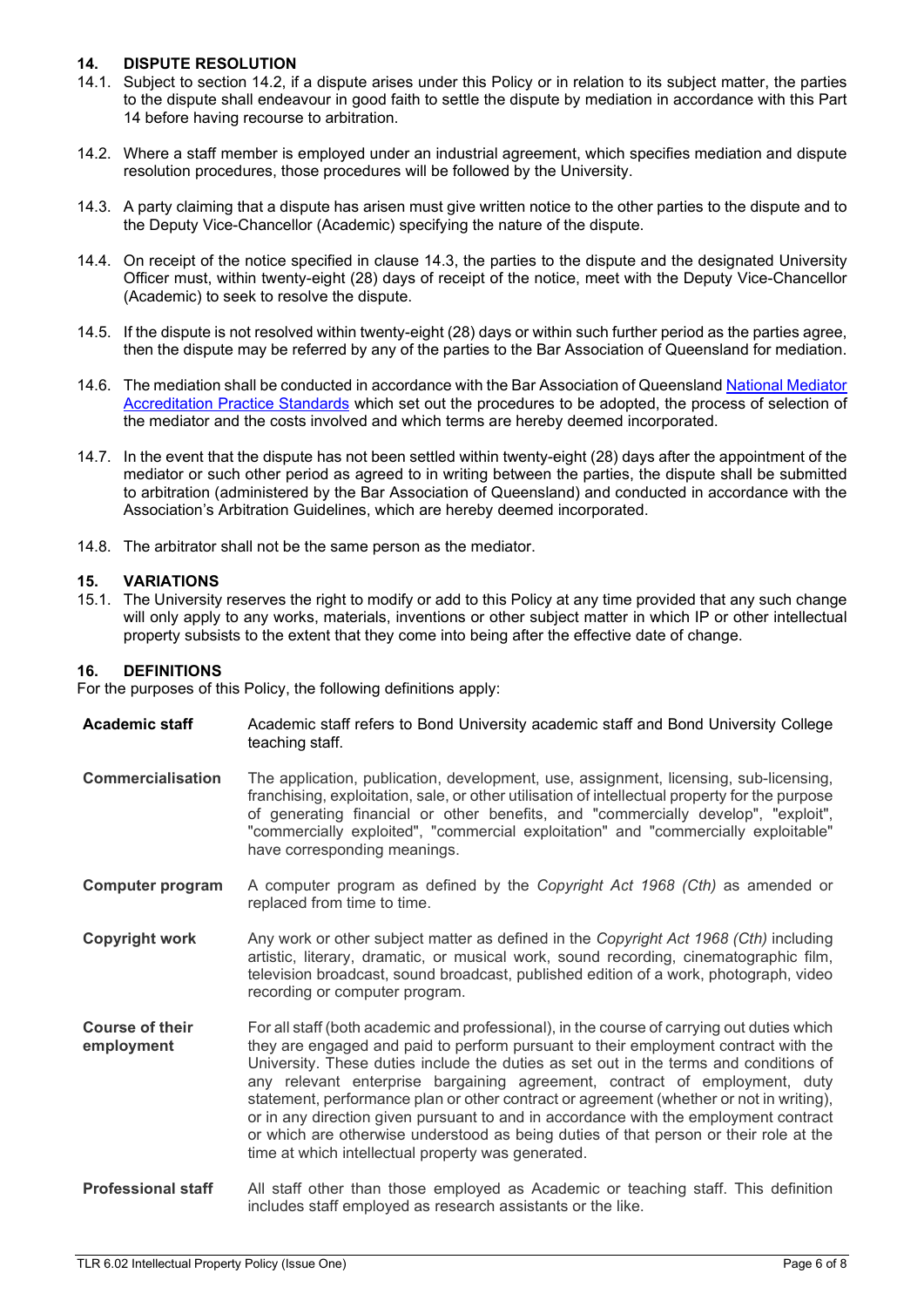<span id="page-6-10"></span><span id="page-6-9"></span><span id="page-6-8"></span><span id="page-6-7"></span><span id="page-6-5"></span><span id="page-6-4"></span><span id="page-6-0"></span>

| IP                                                             | Intellectual property as defined or referred to in the Copyright Act 1968 (other than<br>moral rights), the Patents Act 1990, and the Trade Marks Act 1995, and the Designs<br>Act 2003, and the Circuit Layouts Act 1989, as added to or varied from time to time by<br>legislation which amends or replaces, in whole or in part, all or any of these Acts.                                                                                                                                                      |
|----------------------------------------------------------------|--------------------------------------------------------------------------------------------------------------------------------------------------------------------------------------------------------------------------------------------------------------------------------------------------------------------------------------------------------------------------------------------------------------------------------------------------------------------------------------------------------------------|
| Invention                                                      | Invention as defined in section 3 of the Patents Act 1990.                                                                                                                                                                                                                                                                                                                                                                                                                                                         |
| <b>Moral rights</b>                                            | Has the meaning ascribed to that term in the Copyright Act 1968, as amended by the<br>Copyright Amendment (Moral Rights) Act 2000.                                                                                                                                                                                                                                                                                                                                                                                 |
| <b>Net surplus</b>                                             | All sale, royalty, licensing, and other income received by the University from the<br>commercial exploitation of any IP and other intellectual property less all the University's<br>costs in connection with the development, protection and exploitation of the IP<br>including taxes, legal and other fees, expenses and relevant overheads.                                                                                                                                                                    |
| Originator                                                     | The academic staff member or student who generates the IP in question.                                                                                                                                                                                                                                                                                                                                                                                                                                             |
| <b>Other intellectual</b><br>property                          | Includes:<br>(a) Information which is confidential;<br>Any other intellectual property (other than moral rights) not expressly dealt with<br>(b)<br>in this Policy.                                                                                                                                                                                                                                                                                                                                                |
| <b>Research and</b><br>teaching uses                           | Includes all uses of scholarly works undertaken through the Bond University library for<br>the research, study or teaching purposes of students, staff and others who are<br>authorised to use that library.                                                                                                                                                                                                                                                                                                       |
| <b>Scholarly works</b>                                         | Books, chapters in books, journal articles, conference papers and other copyright<br>works, in whatever form, which contribute to knowledge in a field of intellectual<br>endeavour.                                                                                                                                                                                                                                                                                                                               |
| Staff, academic<br>staff, staff member,<br>or University staff | Means and includes all those employed as academic staff of the University, whether<br>full-time or part-time, continuing or fixed-term. This definition does not include staff who<br>are professional staff, research assistants, consultants, visiting or seconded to the<br>University if they are not employed as academic staff under contracts of service, and<br>does not include students except if they are also employed as academic staff in which<br>case it will include them in that capacity alone. |
| <b>Student</b>                                                 | All students enrolled at Bond University and includes undergraduate, postgraduate,<br>fee and non-fee, degree, and non-degree students.                                                                                                                                                                                                                                                                                                                                                                            |
| <b>University</b>                                              | <b>Bond University</b>                                                                                                                                                                                                                                                                                                                                                                                                                                                                                             |
| <b>University Officer</b>                                      | An officer of the University duly authorised by the Vice Chancellor and President to<br>perform the functions required by this Policy, as listed in Appendix A.                                                                                                                                                                                                                                                                                                                                                    |
| <b>University</b><br>intellectual property                     | Intellectual property owned by the University.                                                                                                                                                                                                                                                                                                                                                                                                                                                                     |
| <b>University</b><br>resources                                 | Those resources resulting from the expenditure of the University's funds and include<br>equipment, accommodation, administrative facilities, support facilities (eg library<br>services, computing services, power, and telephone) and existing University<br>intellectual property. Unless otherwise indicated, it includes the provision of relief from<br>teaching, administrative or other responsibilities, but does not include the creator's<br>usual salary.                                               |

### <span id="page-6-11"></span><span id="page-6-6"></span><span id="page-6-3"></span><span id="page-6-2"></span><span id="page-6-1"></span>**17. RELATED PROCEDURES, GUIDELINES AND FORMS**